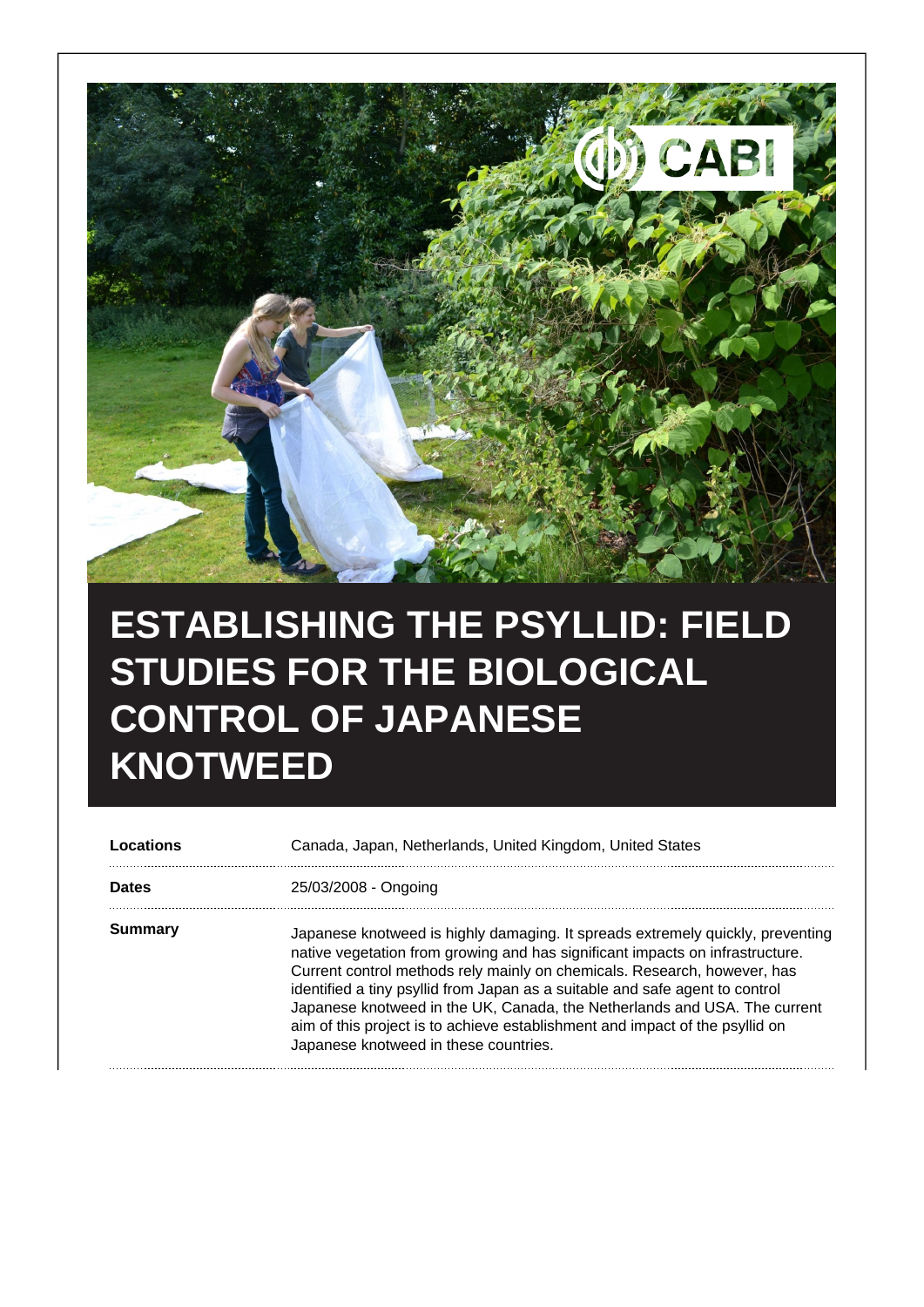**The problem** Japanese knotweed (*Fallopia japonica*) is one of the most damaging invasive weeds in the UK, Europe and North America. Growing up to a metre a month, it is a problem to the construction industry whilst also out-competing native vegetation. Since it was introduced as a prized ornamental from Japan in the mid-19th century, the species has become problematic in its entire exotic range where it has established.

> In its native Asian range, this plant species evolved with more than one specialized natural enemy – from fungal diseases to insects – which help to control its growth and spread. In Europe, USA and Canada however, none of these natural enemies are present, meaning this non-native invasive knotweed is literally out of control.

Total costs for Japanese knotweed to the British economy is around £165.6 million per year. Currently, the weed can be partially controlled using chemicals, however, given the rate at which the species spreads, conventional control methods are deemed unsustainable because they are costly and/or impractical. Classical biological control could offer a more economical, sustainable and environmentally-friendly approach.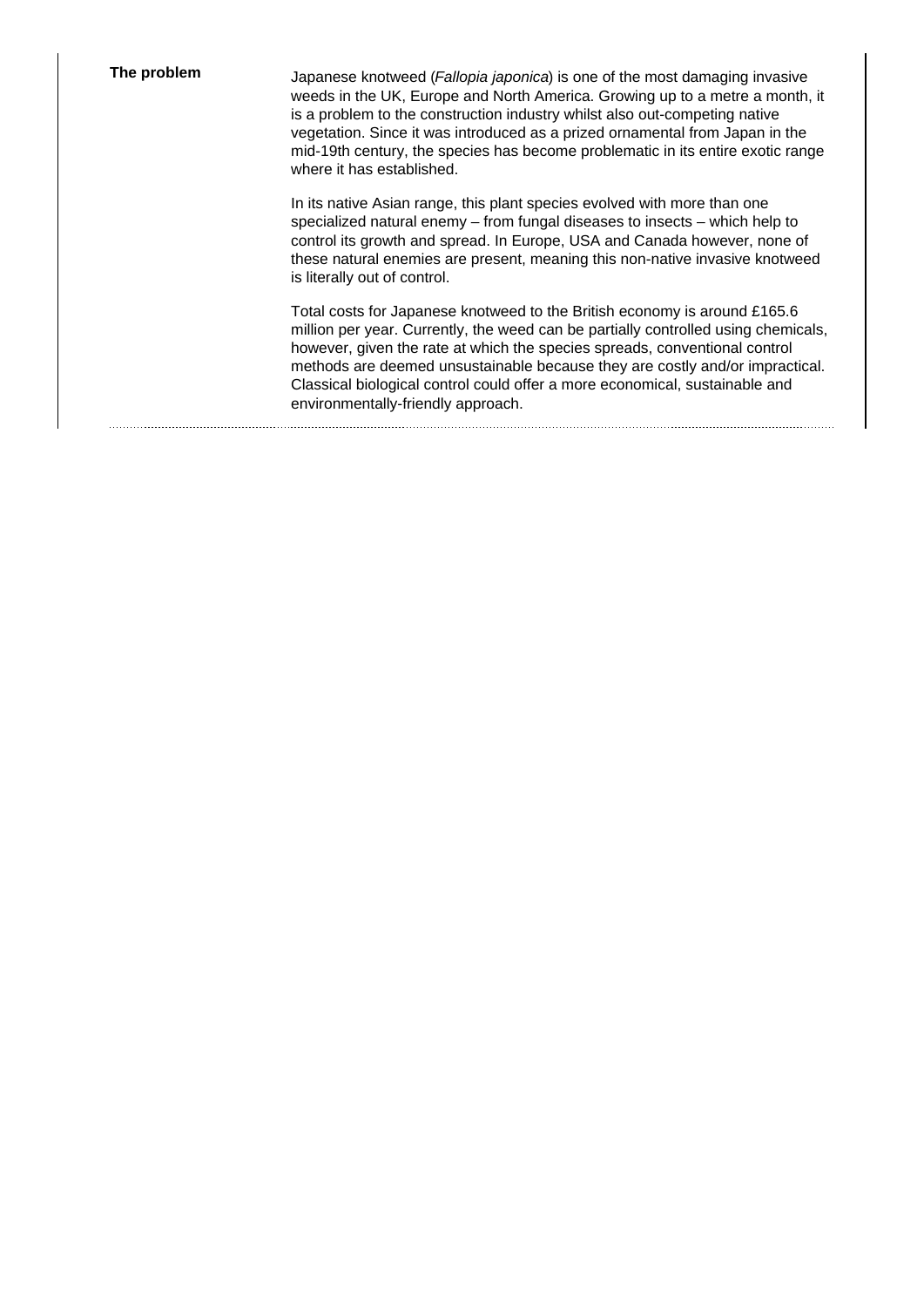| What we are doing | CABI's scientists have carried out extensive research into the biocontrol<br>potential of an insect and a fungal pathogen since 2000 in the UK and USA,<br>extending to Canada in 2007 and then to the Netherlands in 2019.                                                                                                                                                                                                                                                                                                                                                             |
|-------------------|-----------------------------------------------------------------------------------------------------------------------------------------------------------------------------------------------------------------------------------------------------------------------------------------------------------------------------------------------------------------------------------------------------------------------------------------------------------------------------------------------------------------------------------------------------------------------------------------|
|                   | Field surveys revealed a number of possible natural agents associated to<br>Japanese knotweed and from these, the Aphalara itadori psyllid (a small sap-<br>sucking insect) and fungal leaf-spot pathogen, Mycosphaerella polygoni-<br>cuspidati, were seen as having the highest potential as biocontrol agents.                                                                                                                                                                                                                                                                       |
|                   | CABI is working with the UK Government on the approved release of the<br>specialist psyllid as a control agent for Japanese knotweed in the UK. The<br>psyllid was approved for release in the UK in 2010 followed by mass releases<br>during subsequent years. The releases are taking place in field trials at a<br>number of sites in England and Wales. Part of the release protocol includes a<br>monitoring plan, which aims to record the impact of the psyllid on Japanese<br>knotweed, but also to detect any potential adverse effects on native plants and<br>invertebrates. |
|                   | Observations revealed that the psyllids collected from Mt. Aso, Kumamoto<br>Prefecture, Japan, reproduced and survived over on Japanese knotweed at<br>several release sites in the UK. However, long-term establishment and<br>persistent overwintering have proved challenging.                                                                                                                                                                                                                                                                                                       |
|                   | Research in Canada assessed the suitability of the agents for this geographic<br>region. Research for British Columbia's Ministry of Forests, Lands and Natural<br>Resource Operations, as well as for the USA in partnership with the United<br>States Department of Agriculture (USDA), has been running in parallel. The<br>psyllid was released in Canada in 2014 and in the USA in 2021. The spread and<br>impact will be closely monitored.                                                                                                                                       |
|                   | Murakami psyllid                                                                                                                                                                                                                                                                                                                                                                                                                                                                                                                                                                        |
|                   | In 2019, a survey was carried out in Japan to collect better climatically-matched<br>psyllids. Extensive and severe leaf curling damage, attributed to psyllids, was<br>found at Murakami in the Niigata Prefecture and will continue to be investigated.                                                                                                                                                                                                                                                                                                                               |
|                   | The Murakami psyllid was released in 2020 in the Netherlands after approval for<br>release by Dutch authorities. The psyllid was also released in the UK and<br>Canada in 2021 - its spread and impact are being closely monitored.                                                                                                                                                                                                                                                                                                                                                     |
|                   | Mycosphaerella polygoni-cuspidati,<br>leaf-spot pathagon                                                                                                                                                                                                                                                                                                                                                                                                                                                                                                                                |
|                   | The fungal leaf-spot pathogen, Mycosphaerella polygoni-cuspidati, was not<br>successful as a classical agent due to its potential to damage other plants.<br>However, it is now undergoing research to assess its suitability as a<br>mycoherbicide.                                                                                                                                                                                                                                                                                                                                    |
| Results so far    | Further information on CABI's work on Japanese knotweed can be found here.                                                                                                                                                                                                                                                                                                                                                                                                                                                                                                              |
| Donors            | Ministry of Forests, British Columbia, Canada, Cornwall Council - previous<br>sponsor, British Waterways (Canal & River Trust) - previous sponsor,<br>Department for Environment, Food and Rural Affairs (DEFRA) - current sponsor,<br>Environment Agency - previous sponsor, Network Rail - previous sponsor, South<br>West Regional Development Agency (SWRDA) - previous sponsor, Welsh<br>Assembly Government - current sponsor                                                                                                                                                     |
| Partners          | University of Reading, Agriculture and AgriFood Canada-Lethbridge Research<br>Centre, Kyushu University                                                                                                                                                                                                                                                                                                                                                                                                                                                                                 |
|                   |                                                                                                                                                                                                                                                                                                                                                                                                                                                                                                                                                                                         |